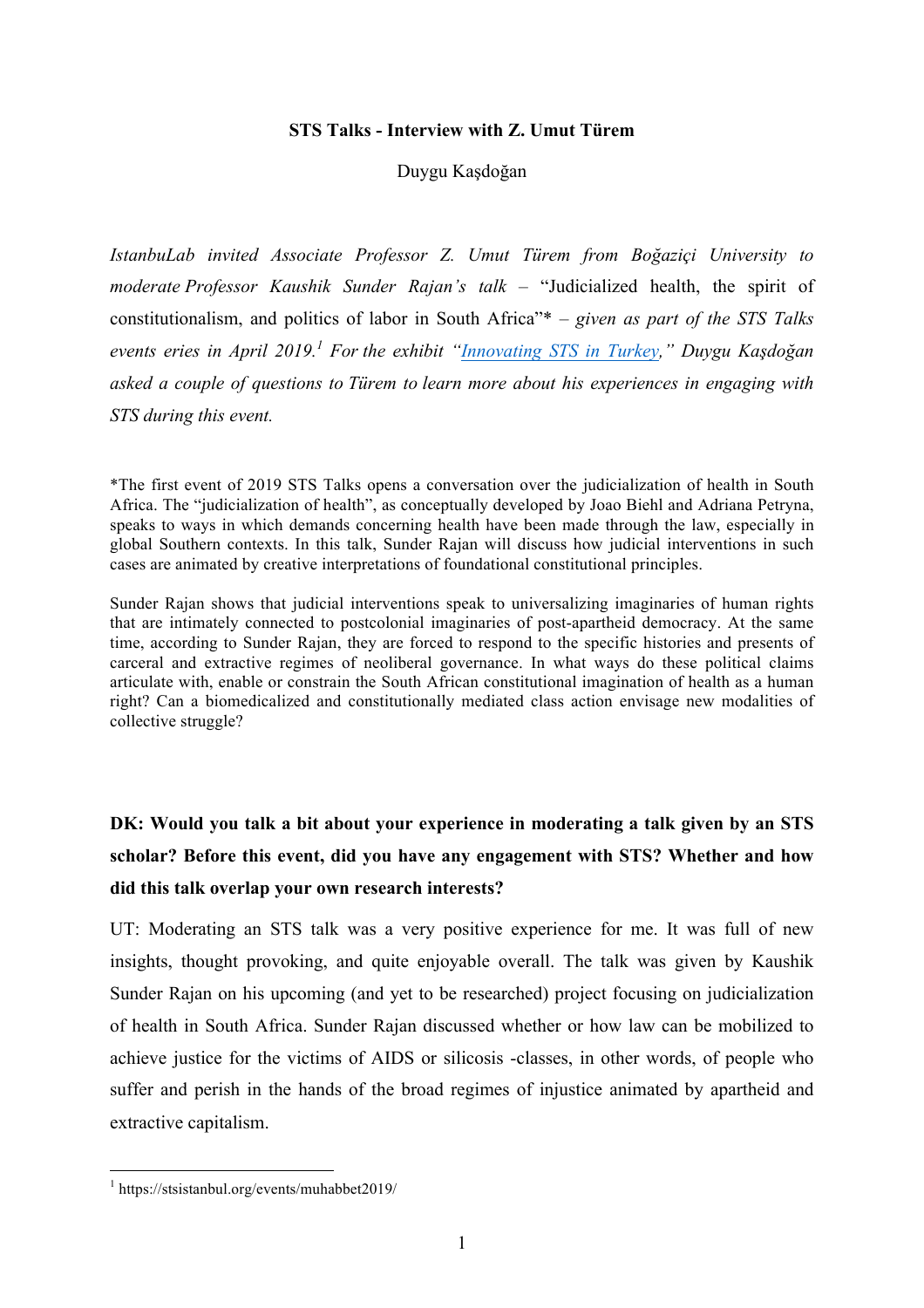That the talk was given by a prominent scholar in the "field" and that it was superbly interesting were surely among the reasons for why I enjoyed the event greatly. As importantly though, the talk overlapped with my broad intellectual interests: I have for long deemed another interdisciplinary "field", that of "Law and Society" or "Socio-Legal Studies", my intellectual home. (*As a matter of fact, my brief engagement with the STS goes back to my graduate school days when we frequently discussed whether we should call what we do "inter", "trans" or "post" disciplinary work. STS always figured strongly in these intellectual debates.* ) The talk being as much a Socio Legal Studies talk as it was an STS lecture thus made it truly rewarding for me.

In his presentation, Sunder Rajan took us on a series of masterful excursions into these open fields. "Justice" appeared to be the guiding theme in charting these otherwise vast territories of knowledge. In the end, I believe people in the audience, myself certainly included, left the talk on a highly positive note, with a flurry of ideas in their minds as to how biomedical and legal phenomena could be understood and constructed to reach socially progressive ends. Moderating such a talk that brought together a top notch academic research and a substantial interest in justice on the ground was a remarkable experience.

### **Was there anything new, inspiring, or innovating for you in moderating this STS talk?**

On one level, the event followed a traditional academic talk format: First the event was started by the host/curator of the speaker series and the speaker was introduced immediately afterwards; the main talk itself was given later, followed by the discussion by the moderator; and finally a  $Q \& A$  took place followed by the applause and all the thanks. The novelty was in the broader frame the talk was part of however: A straight academic talk by a wellestablished scholar, organized by "a group of volunteers", animated by an insistent focus on "justice", taking place in an "art venue" and "open to the public". This to me seemed like an odd mix, but odd as it might be, it was a highly successful blend of social science, political intervention and art. I was greatly impressed and inspired by this chemistry. It presented a fresh alternative to the two poles of academic/scholarly work: academic production in the ivory tower, or scholarly writing animated by a desire for immediate intervention into the day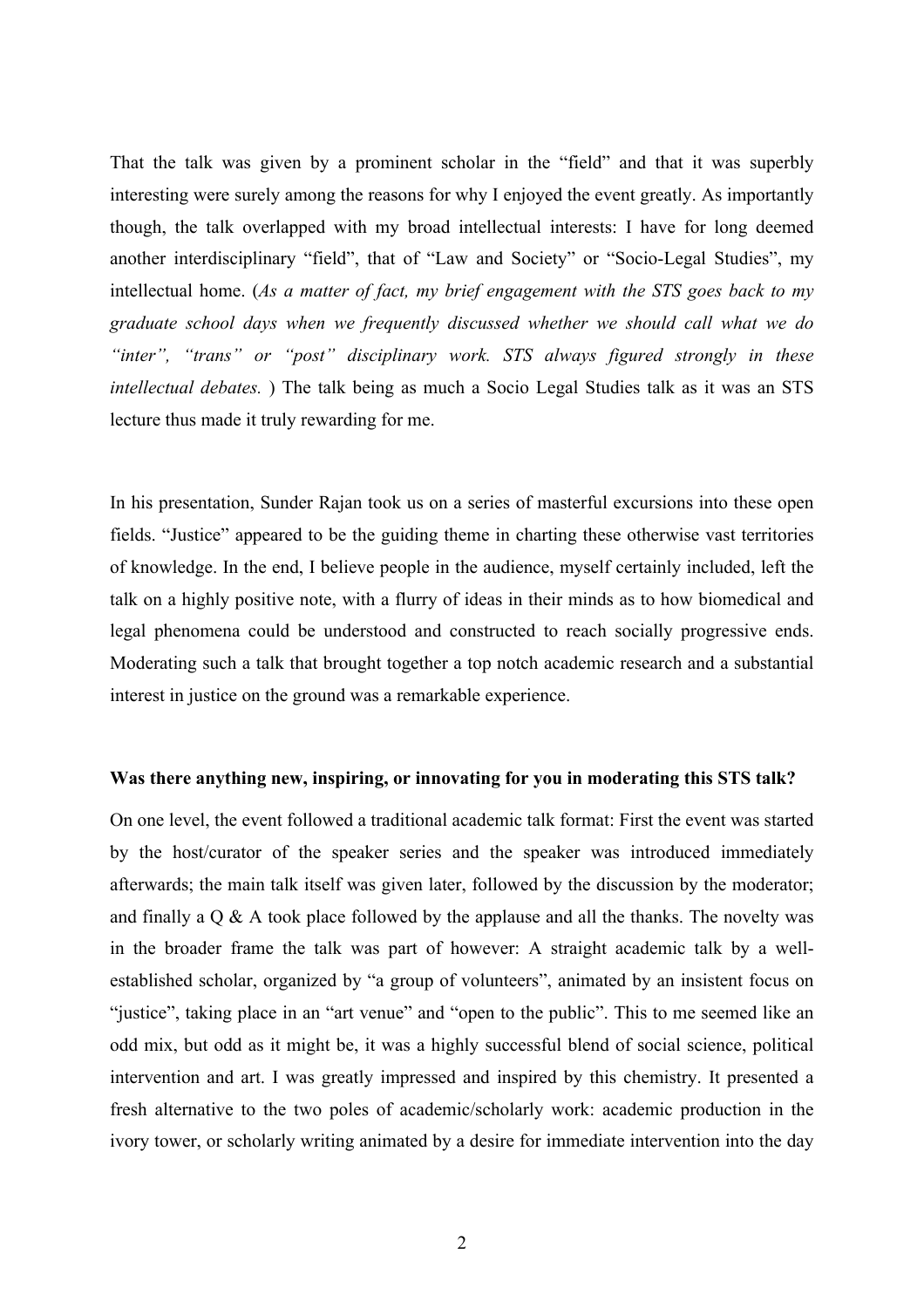to day politics. This event was neither. It was academic yet did not exclude the people on the street; it was deeply political yet did not slide into the pull of everyday politics.

# **Would you also tell us a bit about your observations as a moderator regarding the engagement of the audience with the talk? As far as you can recall, what were the main topics that came to the fore during the Q&A part of the event?**

Initially, the audience was a bit slow to chime in. Perhaps they had to wait a brief while to digest the wealth of information and perspectives they had heard during the talk. Regardless, once the awkward silence was over, there was a flurry of comments, questions and suggestions. I remember three particular avenues of inquiry informing the comments and questions: First, silicosis related deaths were discussed to a considerable extent. These deaths have also been somewhat common in Turkey particularly among the workers who worked in sandblasting denim jeans, so comparisons and contrasts were discussed. Second, and by all means related, connections between capitalism and biomedicalized injuries and deaths were discussed. This discussion was inspired and shaped to some degree by the speaker's earlier work, "Biocapital: The Constitution of Postgenomic Life". Finally, (the quest for) justice was there all along, like a blanket enveloping all the discussion. More specifically, potentials and likely pitfalls of progressive (legal) activism was discussed. Overall, once the pace of Q&A was set, almost a full hour went by constant dialogue, reflection and productive exchange.

I need to add one more striking feature of the Q&A: The richness of the comments and questions were perfectly matched by the attentiveness of the speaker. Unlike in some (many?) exchanges between speakers from the global northern universities and audience from the global south, Sunder Rajan took great pains to engage with the comments and questions. Given that his project is in its infancy, some of the themes in the discussion would possibly find their ways into the work to come. This certainly says something about how well an academic citizen Sunder Rajan is, but it also shows how deep and prolific the discussion has been!

**Overall, how would you evaluate this event series organized by IstanbuLab with the aim to engage with audience beyond the university while spreading STS topics, concepts and discussions in Turkey?**